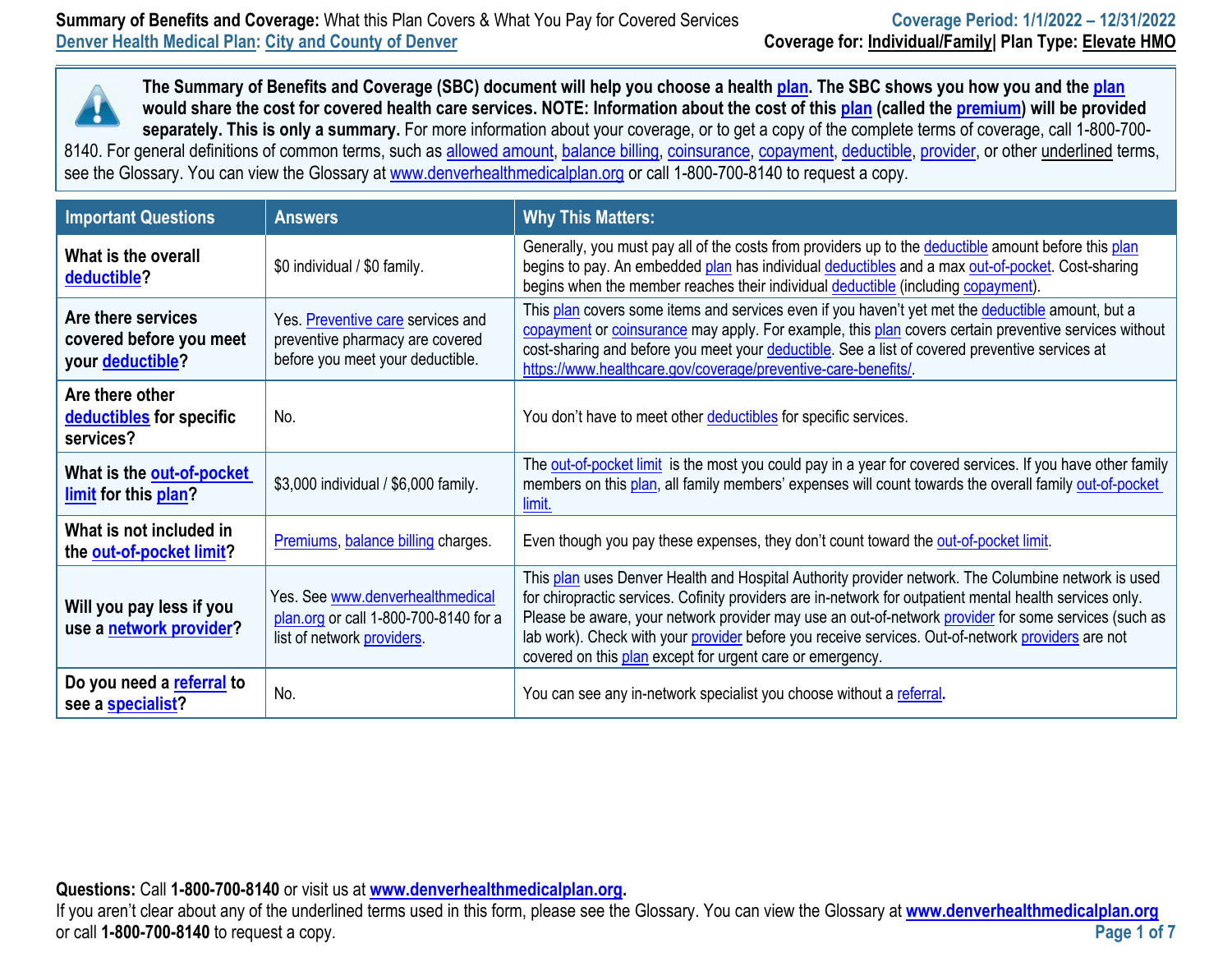#### **Summary of Benefits and Coverage:** What this Plan Covers & What You Pay for Covered Services **Coverage Period: 1/1/2022 - 12/31/2022 Denver Health Medical Plan: City and County of Denver Coverage for: Individual/Family| Plan Type: Elevate HMO**

 $\blacktriangle$ All **[copayment](https://www.healthcare.gov/sbc-glossary/#copayment)** and **[coinsurance](https://www.healthcare.gov/sbc-glossary/#coinsurance)** costs shown in this chart are after your **[deductible](https://www.healthcare.gov/sbc-glossary/#deductible)** has been met, if a **[deductible](https://www.healthcare.gov/sbc-glossary/#deductible)** applies.

|                                                                                                      |                                                     | <b>What You Will Pay</b>                                                                                                                                                       |                                                                     |                                                                                                       |
|------------------------------------------------------------------------------------------------------|-----------------------------------------------------|--------------------------------------------------------------------------------------------------------------------------------------------------------------------------------|---------------------------------------------------------------------|-------------------------------------------------------------------------------------------------------|
| <b>Common Medical</b><br><b>Event</b>                                                                | <b>Services You May Need</b>                        | <b>Network Provider</b><br>(You will pay the least)                                                                                                                            | <b>Out-of-Network</b><br><b>Provider (You will</b><br>pay the most) | <b>Limitations, Exceptions, &amp; Other</b><br><b>Important Information</b>                           |
|                                                                                                      | Primary care visit to treat an injury<br>or illness | \$25 copay/visit                                                                                                                                                               | <b>Not Covered</b>                                                  | ---------none----------                                                                               |
| If you visit a health<br>care provider's<br>office or clinic                                         | <b>Specialist visit</b>                             | \$40 copay/visit                                                                                                                                                               | Not Covered                                                         | A referral or authorization may be<br>required for out of network providers.                          |
|                                                                                                      | Preventive care/screening/<br>immunization          | \$0 copay                                                                                                                                                                      | Not covered                                                         | ---------none----------                                                                               |
|                                                                                                      | Diagnostic test (x-ray, blood work)                 | \$0 copay                                                                                                                                                                      | Not covered                                                         | ----------none----------                                                                              |
| If you have a test                                                                                   | Imaging (CT/PET scans, MRIs)                        | $$200$ copay                                                                                                                                                                   | Not covered                                                         | *Pre-authorization required.                                                                          |
| If you need drugs<br>to treat your<br>illness or<br>condition<br>More information                    | <b>Discount Drugs</b>                               | 30-day supply:<br>DH Pharmacy: \$10 copay<br>National Network Pharmacy:<br>\$20 copay<br>90-day supply:<br>DH Pharmacy: \$20 copay<br>National Network Pharmacy:<br>\$40 copay | Not covered                                                         | Covers up to a 30-day supply (retail<br>prescription); 31-90 day supply (mail<br>order prescription). |
| about <b>prescription</b><br>drug coverage is<br>available at<br>www.denverhealthm<br>edicalplan.org | <b>Generic Drugs</b>                                | 30-day supply:<br>DH Pharmacy: \$12 copay<br>National Network Pharmacy:<br>\$24 copay<br>90-day supply:<br>DH Pharmacy: \$24 copay<br>National Network Pharmacy:<br>\$48 copay | Not covered                                                         | Covers up to a 30-day supply (retail<br>prescription); 31-90 day supply (mail<br>order prescription). |

**Questions:** Call **1-800-700-8140** or visit us at **[www.denverhealthmedicalplan.org](http://www.denverhealthmedicalplan.org/).** 

If you aren't clear about any of the underlined terms used in this form, please see the Glossary. You can view the Glossary at **[www.denverhealthmedicalplan.org](http://www.denverhealthmedicalplan.org/)** or call **1-800-700-8140** to request a copy. **Page 2 of 7**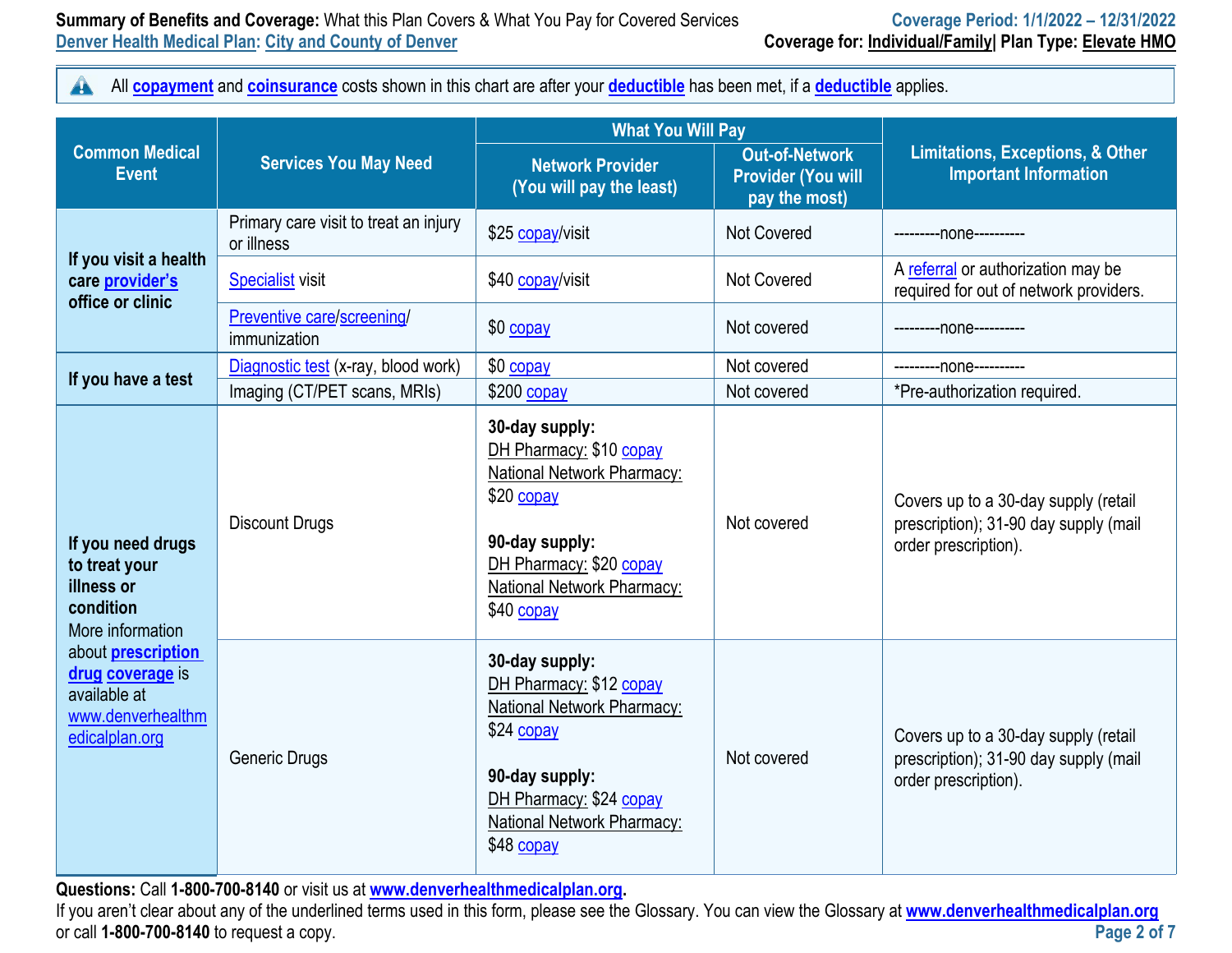**Summary of Benefits and Coverage:** What this Plan Covers & What You Pay for Covered Services **Coverage Period: 1/1/2022 – 12/31/2022**

**Coverage for: Individual/Family| Plan Type: Elevate HMO** 

|                                                                       |                                                  | <b>What You Will Pay</b>                                                                                                                                                            | <b>Limitations, Exceptions, &amp; Other</b><br><b>Important Information</b> |                                                                                                       |
|-----------------------------------------------------------------------|--------------------------------------------------|-------------------------------------------------------------------------------------------------------------------------------------------------------------------------------------|-----------------------------------------------------------------------------|-------------------------------------------------------------------------------------------------------|
| <b>Common Medical</b><br><b>Services You May Need</b><br><b>Event</b> |                                                  | <b>Network Provider</b><br>(You will pay the least)                                                                                                                                 |                                                                             |                                                                                                       |
|                                                                       | Non-Preferred Generic drugs                      | 30-day supply:<br>DH Pharmacy: \$35 copay<br>National Network Pharmacy:<br>\$70 copay<br>90-day supply:<br>DH Pharmacy: \$70 copay<br>National Network Pharmacy:<br>$$140$ copay    | Not covered                                                                 | Covers up to a 30-day supply (retail<br>prescription); 31-90 day supply (mail<br>order prescription). |
|                                                                       | Preferred brand drugs                            | 30-day supply:<br>DH Pharmacy: \$45 copay<br>National Network Pharmacy:<br>\$90 copay<br>90-day supply:<br>DH Pharmacy: \$90 copay<br>National Network Pharmacy:<br>$$180$ copay    | Not covered                                                                 | Covers up to a 30-day supply (retail<br>prescription); 31-90 day supply (mail<br>order prescription). |
|                                                                       | Non-preferred brand/Preferred<br>Specialty drugs | 30-day supply:<br>DH Pharmacy: \$55 copay<br>National Network Pharmacy:<br>$$110$ copay<br>90-day supply:<br>DH Pharmacy: \$110 copay<br>National Network Pharmacy:<br>$$220$ copay | Not covered                                                                 | Covers up to a 30-day supply (retail<br>prescription); 31-90 day supply (mail<br>order prescription). |

**Questions:** Call **1-800-700-8140** or visit us at **[www.denverhealthmedicalplan.org](http://www.denverhealthmedicalplan.org/).** 

If you aren't clear about any of the underlined terms used in this form, please see the Glossary. You can view the Glossary at **[www.denverhealthmedicalplan.org](http://www.denverhealthmedicalplan.org/)** or call **1-800-700-8140** to request a copy.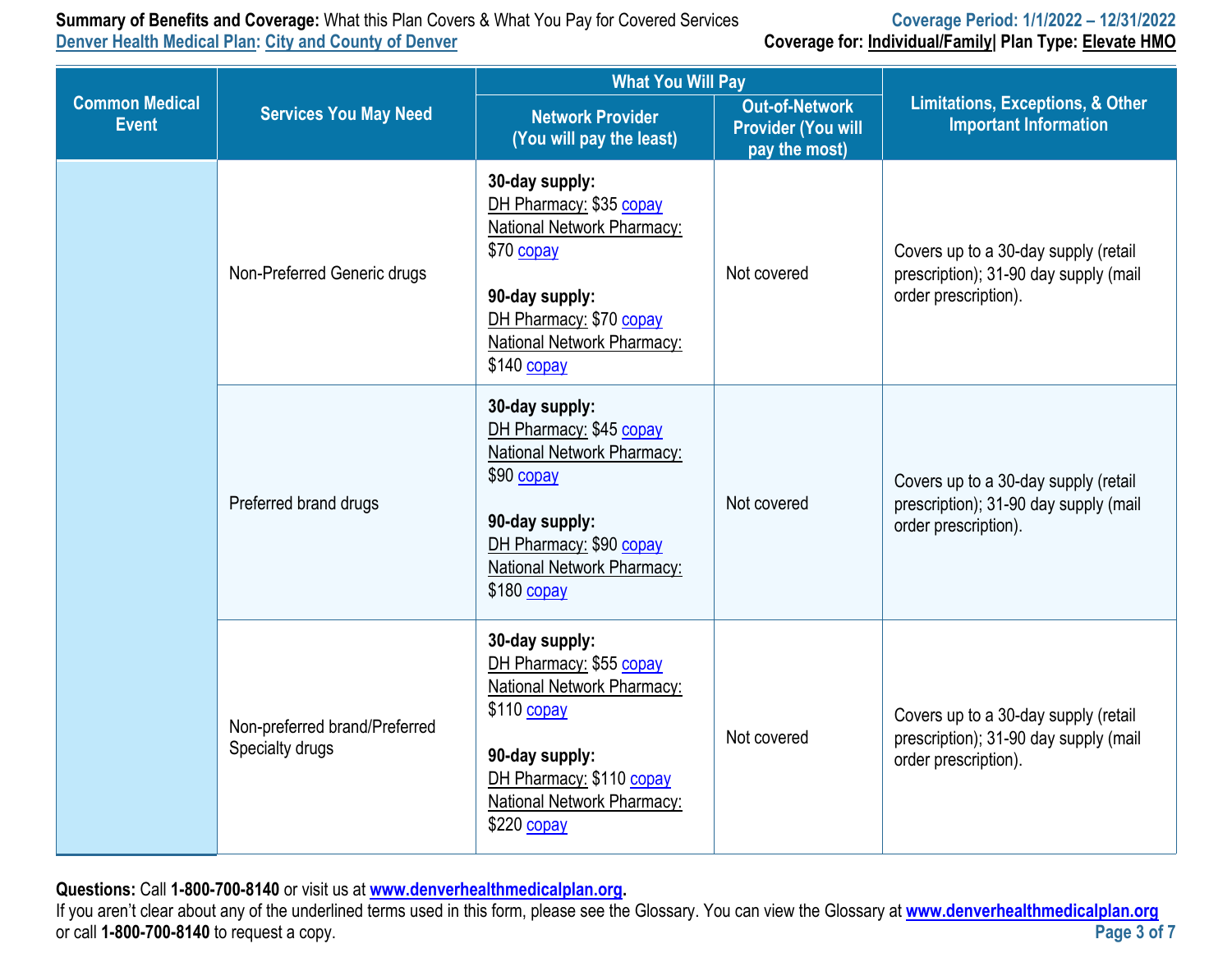**Summary of Benefits and Coverage:** What this Plan Covers & What You Pay for Covered Services **Coverage Period: 1/1/2022 - 12/31/2022** 

| <b>Cammany of Bonome and Octobagor Hillar and Fight Covers &amp; Thilar Four ay for Soverold Corvillor</b><br>Denver Health Medical Plan: City and County of Denver |                          | <b>VOTORYOT ORIGINI III.EVEE TEIVIRESE</b><br>Coverage for: Individual/Family Plan Type: Elevate HMO |
|---------------------------------------------------------------------------------------------------------------------------------------------------------------------|--------------------------|------------------------------------------------------------------------------------------------------|
|                                                                                                                                                                     | <b>What You Will Pay</b> |                                                                                                      |

|                                           |                                                       | <b>INTIAL TUA INIII LAY</b>                                                                                                                                           |                                                                     |                                                                                                                              |
|-------------------------------------------|-------------------------------------------------------|-----------------------------------------------------------------------------------------------------------------------------------------------------------------------|---------------------------------------------------------------------|------------------------------------------------------------------------------------------------------------------------------|
| <b>Common Medical</b><br><b>Event</b>     | <b>Services You May Need</b>                          | <b>Network Provider</b><br>(You will pay the least)                                                                                                                   | <b>Out-of-Network</b><br><b>Provider (You will</b><br>pay the most) | <b>Limitations, Exceptions, &amp; Other</b><br><b>Important Information</b>                                                  |
|                                           | <b>Specialty drugs</b>                                | 30-day supply:<br>DH Pharmacy:<br>\$65 copay<br>National Network Pharmacy:<br>$$130$ copay<br>90-day supply:<br>DH Pharmacy: N/A<br>National Network Pharmacy:<br>N/A | Not covered                                                         | Covers up to a 30-day supply (retail<br>prescription); 31-90 day supply (mail<br>order prescription) is not covered.         |
| If you have<br>outpatient surgery         | Facility fee (e.g., ambulatory<br>surgery center)     | \$200 copay/surgery*                                                                                                                                                  | Not covered                                                         | *Pre-authorization required.                                                                                                 |
|                                           | Physician/surgeon fees                                | (Included in copayment above)*                                                                                                                                        | Not covered                                                         | *Pre-authorization required.                                                                                                 |
| If you need<br>immediate medical          | <b>Emergency room care</b>                            | 20% coinsurance                                                                                                                                                       | 20% coinsurance                                                     | Waived if admitted (Inpatient copay<br>then applies).                                                                        |
| attention                                 | <b>Emergency medical transportation</b>               | 20% coinsurance                                                                                                                                                       | 20% coinsurance                                                     | ---------none----------                                                                                                      |
|                                           | <b>Urgent care</b>                                    | \$50 copay/visit                                                                                                                                                      | \$50 copay/visit                                                    | Dispatch Health included.                                                                                                    |
| If you have a                             | Facility fee (e.g., hospital room)                    | \$500 copay/hospital stay*                                                                                                                                            | Not covered                                                         | *Pre-authorization required.                                                                                                 |
| hospital stay                             | Physician/surgeon fees                                | (Included in copayment above)*                                                                                                                                        | Not covered                                                         | *Pre-authorization required.                                                                                                 |
| If you need mental<br>health, behavioral  | <b>Outpatient services</b>                            | \$25 copay/visit                                                                                                                                                      | Not covered                                                         | ---------none----------                                                                                                      |
| health, or<br>substance abuse<br>services | Inpatient services                                    | \$500 copay/admission*                                                                                                                                                | Not covered                                                         | *Pre-authorization required.                                                                                                 |
| If you are pregnant                       | Office visits                                         | 20% coinsurance                                                                                                                                                       | Not covered                                                         | Preventive/prenatal visits and one<br>postnatal visit are a \$0 copay. Cost<br>sharing may apply for additional<br>services. |
|                                           | Childbirth/delivery<br>professional/facility services | 20% coinsurance                                                                                                                                                       | Not covered                                                         | Cost sharing may apply for additional<br>services.                                                                           |

**Questions:** Call **1-800-700-8140** or visit us at **[www.denverhealthmedicalplan.org](http://www.denverhealthmedicalplan.org/).** 

If you aren't clear about any of the underlined terms used in this form, please see the Glossary. You can view the Glossary at **[www.denverhealthmedicalplan.org](http://www.denverhealthmedicalplan.org/)** or call **1-800-700-8140** to request a copy.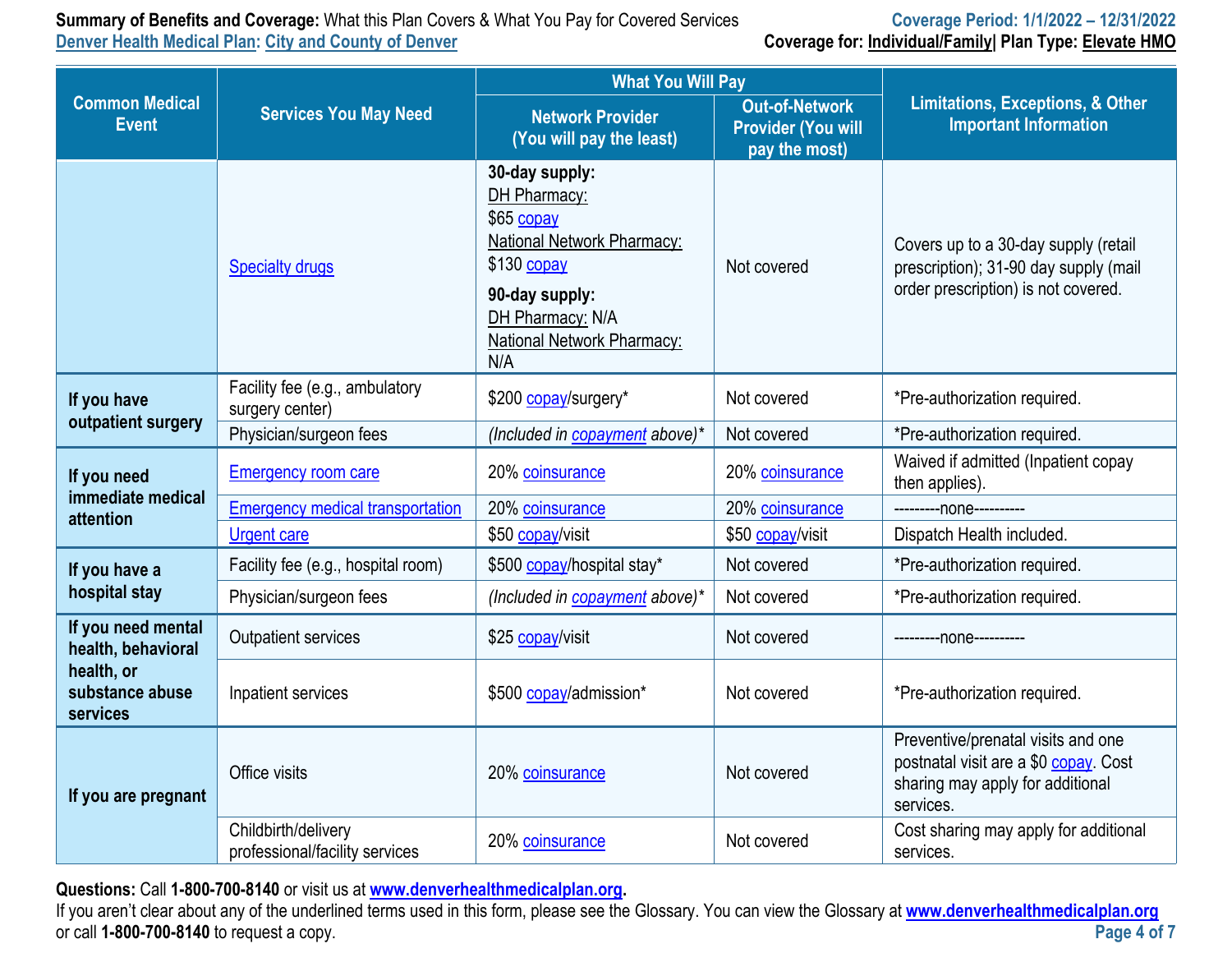# **Summary of Benefits and Coverage:** What this Plan Covers & What You Pay for Covered Services **Coverage Period: 1/1/2022 – 12/31/2022**

## **Coverage for: Individual/Family| Plan Type: Elevate HMO**

|                                                         |                                | <b>What You Will Pay</b>                                                               |                                                                     |                                                                                                                |
|---------------------------------------------------------|--------------------------------|----------------------------------------------------------------------------------------|---------------------------------------------------------------------|----------------------------------------------------------------------------------------------------------------|
| <b>Common Medical</b><br><b>Event</b>                   | <b>Services You May Need</b>   | <b>Network Provider</b><br>(You will pay the least)                                    | <b>Out-of-Network</b><br><b>Provider (You will</b><br>pay the most) | <b>Limitations, Exceptions, &amp; Other</b><br><b>Important Information</b>                                    |
|                                                         | Home health care               | 20% coinsurance                                                                        | Not covered                                                         | *Pre-authorization required. Coverage<br>limited to 100 days per calendar year.                                |
|                                                         | <b>Rehabilitation services</b> | \$50 copay/visit                                                                       | Not covered                                                         | Coverage is limited to 30 visits per<br>calendar year per type of therapy<br>(occupational, physical, speech). |
| If you need help<br>recovering or have<br>other special | <b>Habilitation services</b>   | \$50 copay/visit                                                                       | Not covered                                                         | Coverage is limited to 30 visits per<br>calendar year per type of therapy<br>(occupational, physical, speech). |
| health needs                                            | <b>Skilled nursing care</b>    | 20% coinsurance                                                                        | Not covered                                                         | *Pre-authorization required. Coverage<br>limited to 100 days per calendar year.                                |
|                                                         | Durable medical equipment      | 20% coinsurance                                                                        | Not covered                                                         | *Pre-authorization may be required.                                                                            |
|                                                         | Hospice services               | 20% coinsurance                                                                        | Not covered                                                         | *Pre-authorization required. Each<br>benefit period has a duration of three<br>months.                         |
| If your child needs                                     | Children's eye exam            | \$25 copay/visit at Denver<br>Health Eye Clinic or Eyecare<br>Specialists of Colorado. | Not covered                                                         | Coverage is limited to one exam every<br>24 months.                                                            |
| dental or eye care                                      | Children's glasses             | Not covered                                                                            | Not covered                                                         | <b>Excluded service</b>                                                                                        |
|                                                         | Children's dental check-up     | Not covered                                                                            | Not covered                                                         | Fluoride varnish at PCP visit covered.                                                                         |

**Questions:** Call **1-800-700-8140** or visit us at **[www.denverhealthmedicalplan.org](http://www.denverhealthmedicalplan.org/).** 

If you aren't clear about any of the underlined terms used in this form, please see the Glossary. You can view the Glossary at **[www.denverhealthmedicalplan.org](http://www.denverhealthmedicalplan.org/)** or call **1-800-700-8140** to request a copy.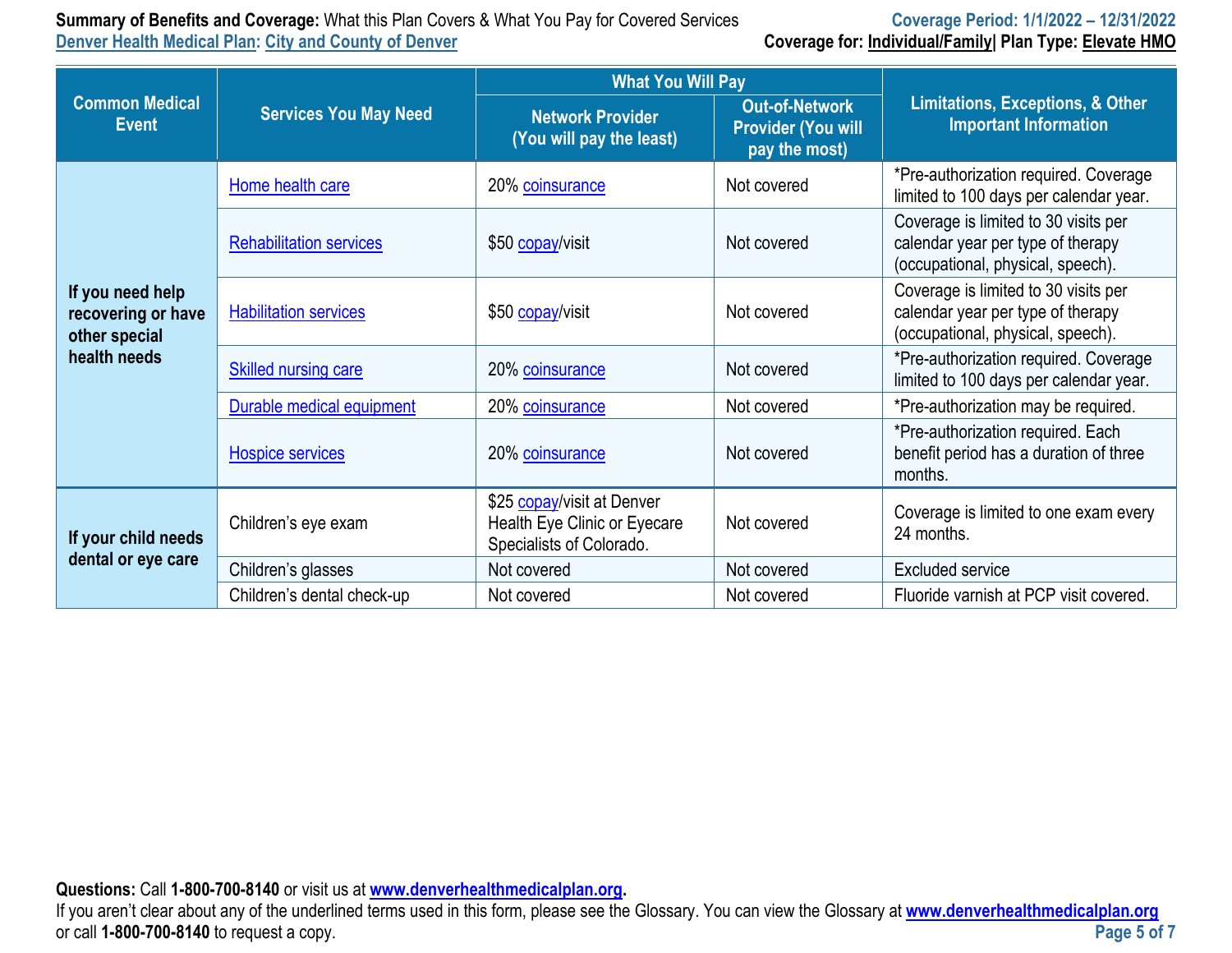#### **Excluded Services & Other Covered Services:**

| Services Your Plan Generally Does NOT Cover (Check your policy or plan document for more information and a list of any other excluded services.) |  |                                 |  |                                                 |  |
|--------------------------------------------------------------------------------------------------------------------------------------------------|--|---------------------------------|--|-------------------------------------------------|--|
| Elective abortions                                                                                                                               |  | Long-term care                  |  | Weight loss programs                            |  |
| Cosmetic surgery                                                                                                                                 |  | Infertility treatment           |  | Acupuncture                                     |  |
| Dental care (adult/child)                                                                                                                        |  | Routine foot care               |  | No coverage provided outside the U.S.           |  |
| Other Covered Services (Limitations may apply to these services. This isn't a complete list. Please see your plan document.)                     |  |                                 |  |                                                 |  |
| Oxygen                                                                                                                                           |  | Hearing aids                    |  | Private-duty nursing (when medically necessary) |  |
| <b>Chiropractic Care</b>                                                                                                                         |  | Routine eye care (adult, child) |  | <b>Bariatric Surgery</b>                        |  |

Your Rights to Continue Coverage: There are agencies that can help if you want to continue your coverage after it ends. The contact information for those agencies is: U.S. Department of Labor, Employee Benefits Security Administration at 1-866-444-EBSA (3272) or [https://www.dol.gov/agencies/ebsa,](https://www.dol.gov/agencies/ebsa) or U.S. Department of Health and Human Services, Center for Consumer Information and Insurance Oversight, at 1-877-267-2323 x61565 or [www.cciio.cms.gov.](http://www.cciio.cms.gov/) Other coverage options may be available to you too, including buying individual insurance coverage through the Health Insurance [Marketplace.](https://www.healthcare.gov/sbc-glossary/#marketplace) For more information about the [Marketplace,](https://www.healthcare.gov/sbc-glossary/#marketplace) visit [www.HealthCare.gov](http://www.healthcare.gov/) or call 1-800-318-2596.

Your Grievance and Appeals Rights: There are agencies that can help if you have a complaint against your [plan](https://www.healthcare.gov/sbc-glossary/#plan) for a denial of a [claim.](https://www.healthcare.gov/sbc-glossary/#claim) This complaint is called a [grievance](https://www.healthcare.gov/sbc-glossary/#grievance) or [appeal. F](https://www.healthcare.gov/sbc-glossary/#appeal)or more information about your rights, look at the explanation of benefits you will receive for that medical [claim.](https://www.healthcare.gov/sbc-glossary/#claim) Your [plan d](https://www.healthcare.gov/sbc-glossary/#plan)ocuments also provide complete information to submit a [claim,](https://www.healthcare.gov/sbc-glossary/#claim) [appeal,](https://www.healthcare.gov/sbc-glossary/#appeal) or a [grievance f](https://www.healthcare.gov/sbc-glossary/#grievance)or any reason to your [plan.](https://www.healthcare.gov/sbc-glossary/#plan) For more information about your rights, this notice, or assistance, contact: Denver Health Medical Plan, Inc. at 1-800-700-8140 or [www.denverhealthmedicalplan.org,](http://www.denverhealthmedicalplan.org/) or the Department of Labor's Employee Benefits Security Administration at 1-866-444-EBSA (3272) or <https://www.dol.gov/agencies/ebsa>.

#### **Does this plan provide Minimum Essential Coverage? Yes**

If you don't have [Minimum Essential Coverage f](https://www.healthcare.gov/sbc-glossary/#minimum-essential-coverage)or a month, you'll have to make a payment when you file your tax return unless you qualify for an exemption from the requirement that you have health coverage for that month.

#### **Does this plan meet the Minimum Value Standards? Yes**

If your [plan](https://www.healthcare.gov/sbc-glossary/#plan) doesn't meet the [Minimum Value Standards,](https://www.healthcare.gov/sbc-glossary/#minimum-value-standard) you may be eligible for a [premium tax credit t](https://www.healthcare.gov/sbc-glossary/#premium-tax-credits)o help you pay for a [plan](https://www.healthcare.gov/sbc-glossary/#plan) through the [Marketplace.](https://www.healthcare.gov/sbc-glossary/#marketplace)

#### **Language Access Services:**

Spanish (Español): Para obtener asistencia en Español, llame al 303-602-2100 / 1-800-700-8140.

Tagalog (Tagalog): Kung kailangan ninyo ang tulong sa Tagalog tumawag sa 303-602-2100 / 1-800-700-8140.

Chinese (中文): 如果需要中文的帮助, 请拨打这个号码 303-602-2100 / 1-800-700-8140.

Navajo (Dine): Dinek'ehgo shika at'ohwol ninisingo, kwiijigo holne' 303-602-2100 / 1-800-700-8140.

*To see examples of how this [plan](https://www.healthcare.gov/sbc-glossary/#plan) might cover costs for a sample medical situation, see the next section.*

#### **Questions:** Call **1-800-700-8140** or visit us at **[www.denverhealthmedicalplan.org](http://www.denverhealthmedicalplan.org/).**

If you aren't clear about any of the underlined terms used in this form, please see the Glossary. You can view the Glossary at **[www.denverhealthmedicalplan.org](http://www.denverhealthmedicalplan.org/)** or call **1-800-700-8140** to request a copy. **Page 6 of 7**